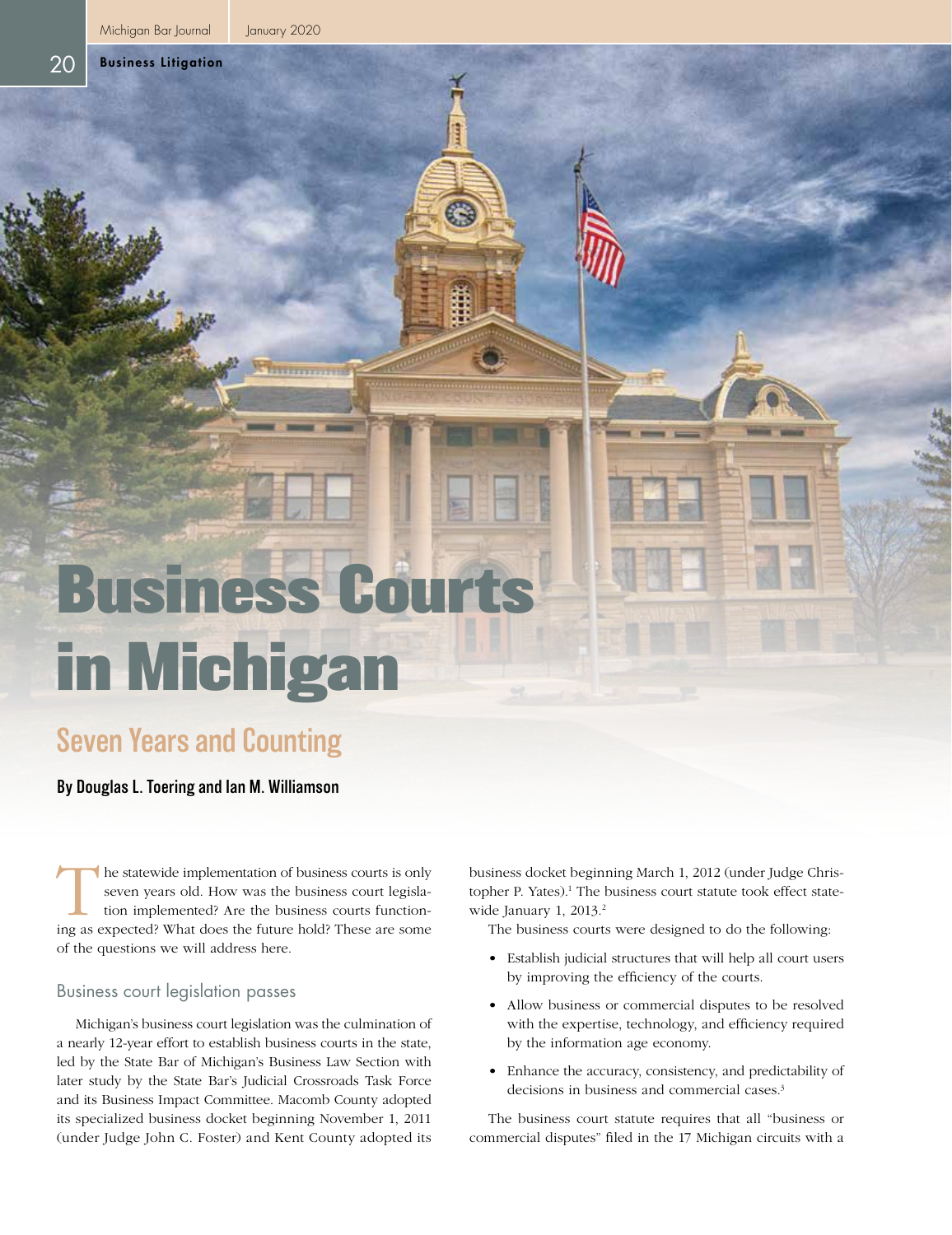# At a Glance

Michigan's business court legislation has been implemented for seven years, and many of the initial business court judges have served full six-year terms.

Business court opinions in 24 categories are available online.

Business courts have helped provide increased predictability and specialized understanding of the needs of business disputes.

business court be assigned to a special docket and presided over by a designated business court judge.<sup>4</sup> The statute defines what constitutes a business or commercial dispute and what does not. If part of the suit includes a business or commercial dispute, the entire case will be assigned to the business court even if it includes other claims specifically excluded as business or commercial disputes.5

#### Statewide implementation of business court legislation

As part of implementing the business court statute, the Michigan Supreme Court approved local administrative orders for each circuit with a business court. The Supreme Court also approved the business court judges for each circuit.<sup>6</sup> The initial terms were for six years and expired April 1, 2019.<sup>7</sup> All business court judges have business cases and either general civil or criminal cases (or both), except for Kent County (Judge Yates's docket is solely business or commercial cases).

On June 5, 2013, the Supreme Court amended MCR 2.112 to address business court cases.<sup>8</sup> Under MCR 2.112(O), attorneys filing a business court case must verify on the face of the complaint that the case "meets the statutory requirements to be assigned to the business court." All business cases must bear a "CB" case code.<sup>9</sup> Some courts also require the parties to complete a form designating the case as a business court case.

Administrative Order 2013-6, also issued on June 5, 2013, requires circuits with business courts to establish specific case management practices for business court matters. These practices will include a focus on alternative dispute resolution, with an emphasis on mediation scheduled early in the proceeding. The Michigan Judicial Institute provides comprehensive training opportunities for business court judges.

The business court statute is amended; judges' terms are extended

Effective October 11, 2017, the Michigan legislature amended the business court statute. In general, the amendments refined the business court jurisdiction but did not make significant changes to the overall statute.10 The amendments conferred business court jurisdiction for "business and commercial disputes in which equitable or declaratory relief is sought" or for actions that otherwise meet the jurisdictional requirements of the circuit court $11$ 

In addition, various kinds of claims were *excluded* from the definition of a "business or commercial dispute," such as:

- Construction and condominium lien foreclosure matters:<sup>12</sup>
- Actions involving enforcement of condominium and homeowners' governing documents;<sup>13</sup> and
- Motor vehicle insurance coverage disputes, even if the dispute is between insurers.<sup>14</sup>

But as previously mentioned, even these excluded claims will proceed in the business court if they are contained in an action that includes a business or commercial dispute as defined in the statute.

In 2019, the Michigan Supreme Court extended the terms of the business court judges through April 1, 2025.15

### Individual business courts implement their own protocols

With the foundation laid at the state level, it became incumbent on the individual business courts to achieve the intended goals. As part of their efforts to promote efficiency, some business courts have adopted their own specific protocols. Some business courts (including Macomb and Oakland counties) have established advisory committees where members of the bar work with the business court judges to set up protocols for a particular court. For instance, Oakland County posted a model protective order and case management protocol on its website.16 Among other things, the Oakland County Case Management Protocol considers principles of proportionality in discovery and requires initial disclosures.17

Two case management techniques that most business court judges emphasize are early mediation and early judicial involvement (often by a case management, scheduling, or status conference). At that early case conference, the court and counsel typically discuss the overall nature of the case, which will often result in a customized scheduling or case management order. In many, but not all, cases, the judge will recommend (if not order) early mediation, perhaps after some discovery has occurred.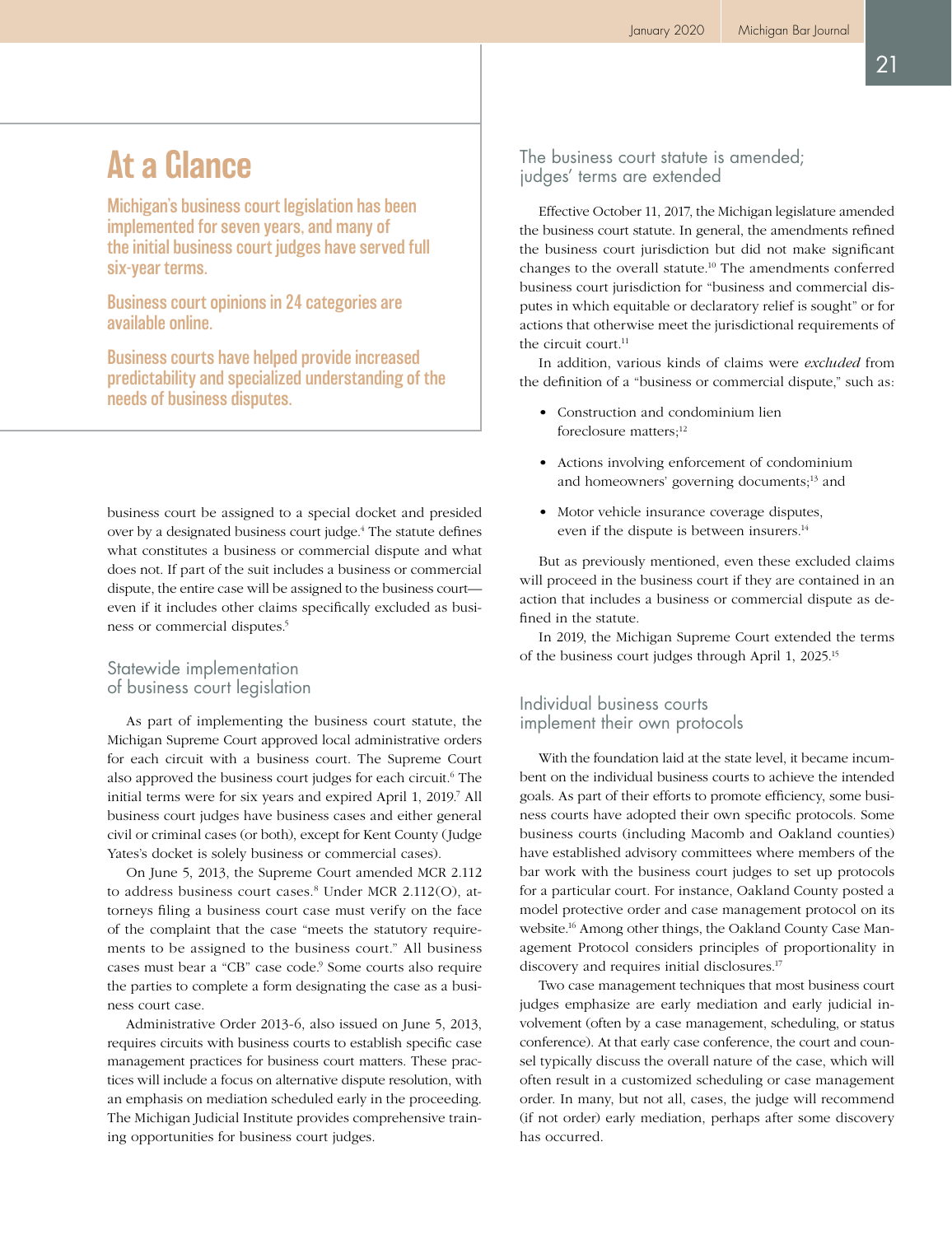Since fall 2017, the *Michigan Business Law Journal* has included a regular column called "Touring the Business Courts." These columns have included interviews with business court judges and discussions of the protocols of specific courts. In customizing their courts to meet the needs of litigants, business judges are helping to achieve what then Chief Justice Robert P. Young said in 2014: "Every trial court in this state can be a little laboratory of new ideas—a fertile ground for discovering new and better ways of doing things."18

#### Summary of business court opinions

The business court statute requires business court judges to publish their opinions. Since January 2014, opinions from business court judges have been available to the public on an indexed website.19 The Michigan State Court Administrative Office (SCAO) organizes those opinions into 24 different categories described in the table at right. Searches may include both a circuit designation and a category or keyword.<sup>20</sup>

This growing body of online opinions (albeit nonbinding on anyone but the litigants) appears to help foster consistency among the business court judges. If a judge has issued one or more opinions addressing a specific issue or fact pattern in the past, this will provide guidance to counsel and the parties in their particular case. Business court judges have mentioned they are beginning to see counsel cite their previous opinions (or opinions from another business court judge) in briefs and oral arguments. Reference to a judge's previous opinions or to approaches that other similarly situated business court judges have employed can prove persuasive.

Although empirical data is not currently available to demonstrate this, it is also likely that the availability of business court opinions has reduced motion practice. Why file a motion (or oppose a motion) if the judge has already ruled on a similar issue in another case? With guidance available to counsel on both sides, resolving contested pretrial issues should be easier, at least in theory. Researching opinions from business court judges in the relevant circuit could also increase the likelihood of either pre-suit settlements or settlements occurring early in litigation.

As of October 14, 2019, the business court opinion database held 5,333 records in SCAO's 24 categories for business court opinions; this does not equate to total number of opinions, as some opinions may be assigned to multiple categories. The allocation of opinions to each SCAO category is as follows:<sup>21</sup>

| Category                                        | <b>Total</b><br><b>Records</b> |
|-------------------------------------------------|--------------------------------|
| Agriculture                                     | 10                             |
| <b>Antitrust, Franchising, Trade Regulation</b> | 18                             |
| Attorneys                                       | 193                            |
| <b>Automotive</b>                               | 106                            |
| <b>Collection: Debtor/Creditor</b>              | 126                            |
| Construction                                    | 308                            |
| Contracts                                       | 1,570                          |
| <b>Deadlock, Dissolution, Liquidation</b>       | 84                             |
| <b>Derivative Actions</b>                       | 39                             |
| Directors, Officers, Managers, Shareholders     | 341                            |
| Environmental                                   | 40                             |
| <b>Finance and Capital Structure</b>            | 35                             |
| Healthcare                                      | 35                             |
| <b>Information Technology</b>                   | 25                             |
| Insurance                                       | 289                            |
| <b>Intellectual Property</b>                    | 70                             |
| Jurisdiction                                    | 541                            |
| <b>Labor and Employment</b>                     | 132                            |
| <b>Organizational Structure</b>                 | 210                            |
| <b>Real Estate</b>                              | 351                            |
| <b>Restrictive Covenants</b>                    | 81                             |
| Tax                                             | 115                            |
| <b>Torts</b>                                    | 557                            |
| <b>Uniform Commercial Code</b>                  | 57                             |

"Every trial court in this state can be a little laboratory of new ideas—a fertile ground for discovering new and better ways of doing things." — Former Chief Justice Robert P. Young, 2014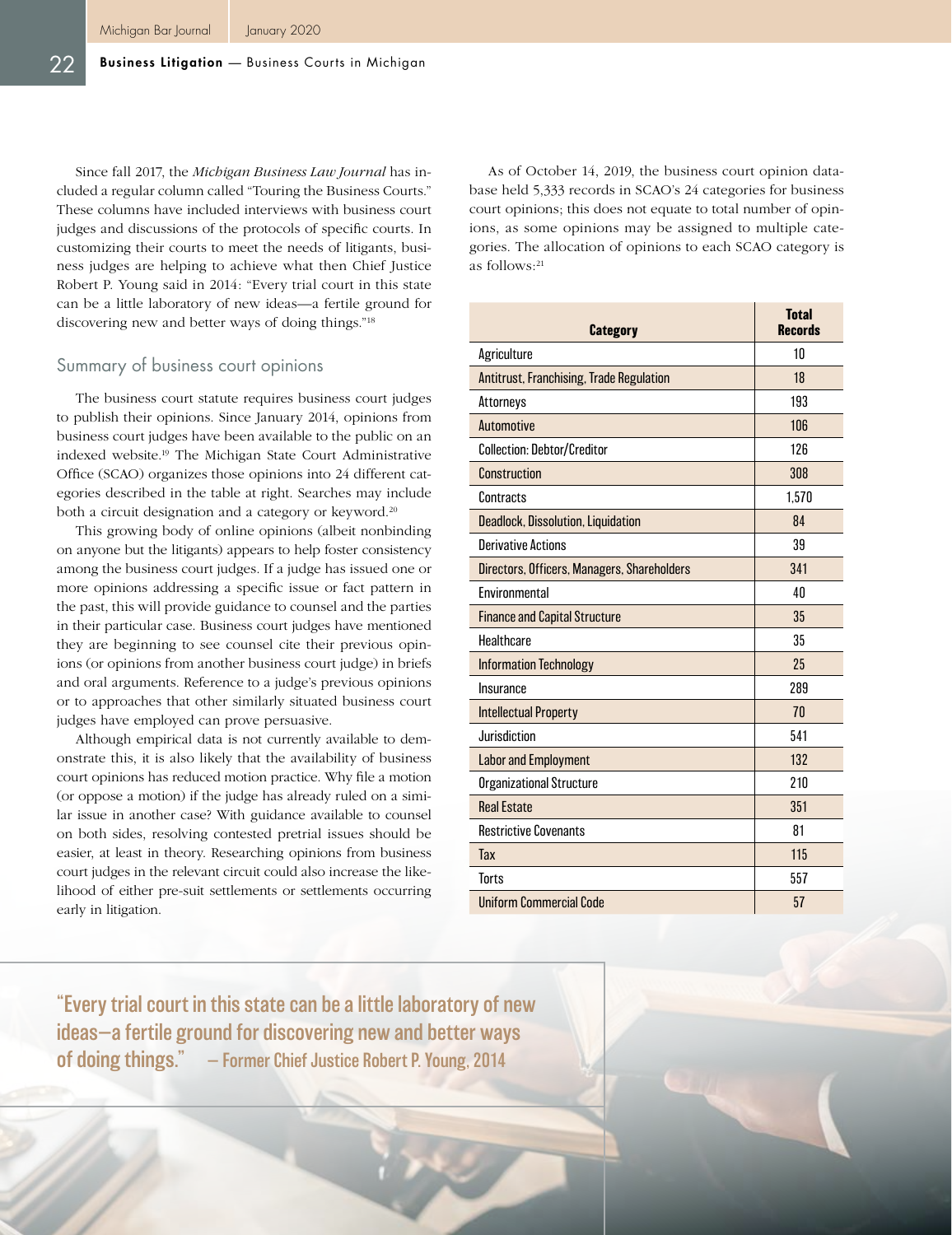Not surprisingly, the contracts category leads the pack with 1,570 records. Torts comes in next at 557, and jurisdiction is a close third at 541. Automotive has only 106 records, but it is likely that opinions on automotive cases (supplier disputes, for example) are included elsewhere, particularly in contracts.

#### Filings and processing times in the business courts

SCAO has compiled the following data reflecting the number of cases filed in each of the 17 business courts between 2016 and 2018:<sup>22</sup>

| County                  | 2016 | 2017 | 2018       |
|-------------------------|------|------|------------|
| <b>Berrien</b>          | 44   | 46   | 25         |
| Calhoun <sup>23</sup>   | 16   | 21   | 20         |
| Genesee                 | 56   | 82   | 74         |
| Ingham <sup>24</sup>    | 102  | 76   | 109        |
| Jackson <sup>25</sup>   | 9    | 15   | 16         |
| Kalamazoo <sup>26</sup> | 25   | 35   | 31         |
| Kent <sup>27</sup>      | 86   | 215  | 257        |
| Livingston              | 20   | 12   | 15         |
| Macomb <sup>28</sup>    | 304  | 306  | 239        |
| <b>Monroe</b>           | 14   | 15   | 22         |
| Muskegon                | 12   | 16   | 6          |
| Oakland <sup>29</sup>   | 960  | 932  | 931        |
| Ottawa <sup>30</sup>    | 61   | 61   | 44         |
| Saginaw <sup>31</sup>   | 23   | 35   | 34         |
| St. Clair               | 21   | 20   | 20         |
| Washtenaw               | 101  | 93   | 102        |
| Wayne                   | 630  | 734  | $805^{32}$ |

With respect to processing times, SCAO's data from 2018 shows the following:

- Percent of cases disposed within 364 days:
	- o All circuit civil cases: 63 percent
	- o Business court cases: 74 percent
	- o Time guideline: 70 percent
- Percent of cases disposed within 728 days: o All circuit civil cases: 93 percent
	- o Business court cases: 96 percent
	- o Time guideline: 95 percent

Although processing time was somewhat lower for business court cases than all circuit civil cases for 364 days, business cases tend to require more judicial time per case. For 728 days, the processing time for all circuit civil cases and business cases was nearly the same (93 percent vs. 96 percent, respectively).<sup>33</sup>

## Business court trials (or not)

It is no secret that fewer and fewer civil cases go to verdict; generally, that figure hovers around 1 percent.<sup>34</sup> Business cases are no exception. SCAO data shows no jury or bench verdicts between 2016 and 2018 in the business courts in Berrien, Calhoun, Genesee, Jackson, Monroe, and Muskegon counties. Business court judges in Ingham, Kalamazoo, Macomb, Ottawa, St. Clair, and Washtenaw counties issued bench verdicts during these same years but had no business court jury verdicts during that time.35

In all business courts, from 2016 to 2018, there were 19 jury verdicts and 46 bench verdicts.<sup>36</sup> The seemingly low number of jury verdicts may be, in part, because parties in business cases are less likely to demand jury trials, either because they prefer a bench trial or because they do not have the right to a jury trial based on the claims asserted.

Given how few civil cases go to verdict statewide and the overall emphasis in business courts on early judicial involvement and early mediation (both of which contribute to early resolutions), the business court statistics are no surprise.

## Going forward

As of this January, business courts in Michigan have been functioning for seven years. Based on feedback from business law attorneys and business court judges, the business courts are functioning largely as planned and are helping to provide increased predictability and specialized understanding of the specific needs of business disputes.

Questions for the future include: To the degree they have not already done so, how will the business courts implement the discovery amendments to the Michigan Court Rules? Will further amendments to the business court statute (jurisdiction, most likely) be appropriate? Stay tuned.  $\blacksquare$ 

*Douglas L. Toering © 2019 Ian M. Williamson © 2019*